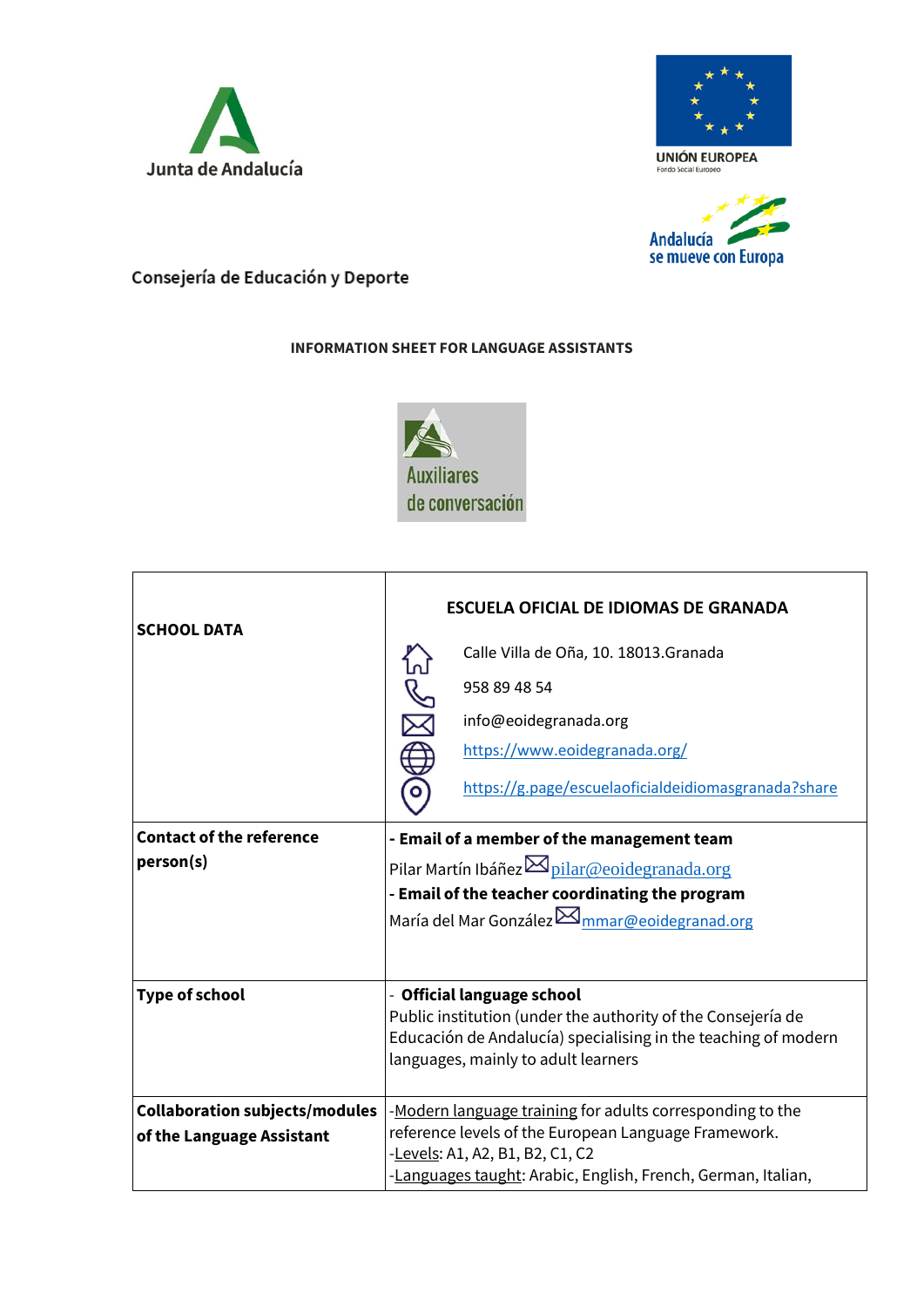

|                                   | Spanish.<br>Teaching methods: on-site, blended, virtual, hybrid learning<br>Mission of the language assistant: To support the work of the<br>school's English teachers to improve the communication skills of<br>the students, particularly in speaking, and to deepen cultural<br>knowledge of English-speaking countries.                                                                                                                                                                                                                                                                                                                                                                                                                                                                                                                                                                                                                                                                                                                                                                                   |
|-----------------------------------|---------------------------------------------------------------------------------------------------------------------------------------------------------------------------------------------------------------------------------------------------------------------------------------------------------------------------------------------------------------------------------------------------------------------------------------------------------------------------------------------------------------------------------------------------------------------------------------------------------------------------------------------------------------------------------------------------------------------------------------------------------------------------------------------------------------------------------------------------------------------------------------------------------------------------------------------------------------------------------------------------------------------------------------------------------------------------------------------------------------|
| <b>Information about the town</b> | - The city<br>Granada is a city of about 230,000 inhabitants that enjoys a<br>privileged geography. It is located halfway between the sea and the<br>mountains: 40 minutes from the Mediterranean coast with its<br>tropical climate and 30 minutes from the Sierra Nevada ski resort.<br>It is a historical, cultural, monumental and university city. Its charm<br>and the many cultural and entertaining activities it offers make it a<br>great student city and a wonderful tourist destination.<br>The cultural offer of Granada is enormous: flamenco festivals, jazz,<br>tango, theatre, magic, music, dance, comics, cinema, poetry, etc.<br>Spanish cuisine is internationally renowned for its quality and<br>variety and Granada is also known for its tapas.<br>It is a safe and modern city, welcoming and cosmopolitan.<br>It is the destination of choice for European Erasmus + students and<br>enjoys an unusual student environment with over 60,000 students.<br>For more information click here:<br>https://en.wikipedia.org/wiki/Granada<br>https://www.youtube.com/watch?v=cyUNIMnr0tk |
|                                   | https://www.youtube.com/watch?v=ZZ4tgNkNmtY<br>-Leisure and culture. Useful links<br>Turgranada:<br>https://www.turgranada.es/<br>https://www.turgranada.es/fr/<br>Granadatur:<br>http://www.granadatur.com/<br>Ayuntamiento de Granada. Cultura ocio:<br>https://www.granada.org/inet/wagenda.nsf/fechasdistrito.htm<br>https://www.granada.org/inet/juventud.nsf/nrdt.htm<br>TourScanner:<br>https://tourscanner.com/blog/fun-things-to-do-in-granada/                                                                                                                                                                                                                                                                                                                                                                                                                                                                                                                                                                                                                                                      |
| <b>Getting to school</b>          | Casa Porras (UGR)<br>https://casadeporras.ugr.es/actividades/<br>https://eventos.ugr.es/induction-days/culture-sports/<br>GeokedaGranada<br>https://granada.geokeda.es/<br>- Public transport<br>-Bus: Transporte Urbano de Granada<br>https://www.transportesrober.com/<br>-Underground: Metropolitano de Granada<br>https://metropolitanogranada.es/<br>- Coming to school by public transport                                                                                                                                                                                                                                                                                                                                                                                                                                                                                                                                                                                                                                                                                                              |